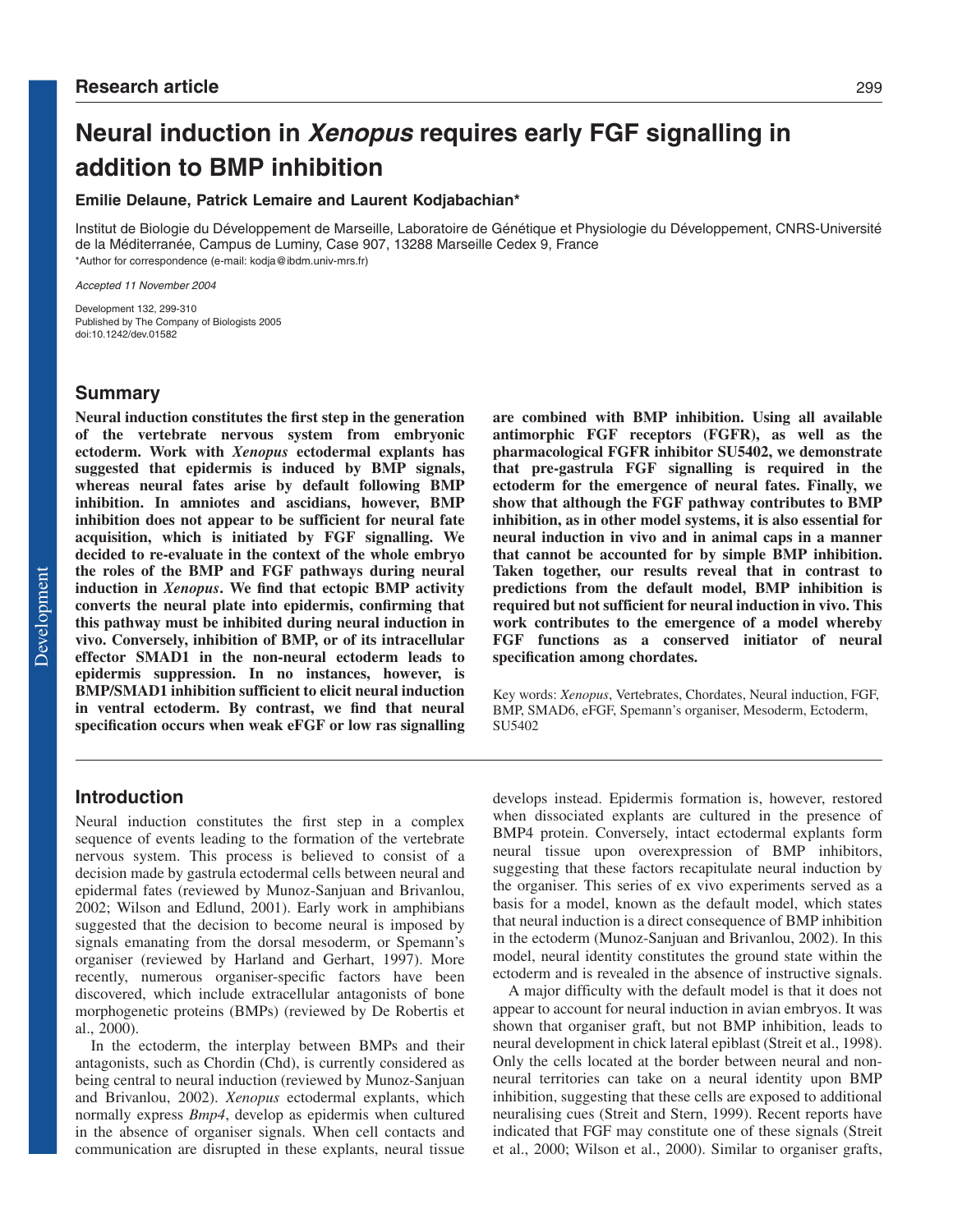#### 300 Development 132 (2) **Research article Development 132 (2)** Research article

soluble FGF8 can induce early neural marker gene expression in competent epiblast. The organiser does not, however, elicit neural induction if FGF receptor (FGFR) activity is blocked, in spite of the normal expression of *chd* in the graft (Streit et al., 2000). Interestingly, some authors suggested that perhaps FGF signalling in the chick is primarily involved in repressing the expression of Bmp genes (Munoz-Sanjuan and Brivanlou, 2002; Wilson and Edlund, 2001). A similar role has been proposed for early β-catenin activity in the *Xenopus* ectoderm (Baker et al., 1999). According to this hypothesis, BMP inhibition in the chick, like in *Xenopus*, remains central to neural fate acquisition, and is achieved both via transcriptional repression and the activity of secreted antagonists. However, recent experiments on chick epiblast explants have suggested that FGF signalling also functions in a BMP-independent manner during neural induction (Wilson et al., 2001). Recent work in ascidians, which represent basal chordates, suggested that BMP inhibition is not involved in neural specification (Darras and Nishida, 2001), but that, here also, FGF plays an essential role as a direct inducer of early neural genes (Bertrand et al., 2003).

By contrast, FGFR signalling in *Xenopus* is currently considered to be essential for posterior neural development but not for neural induction (reviewed by Munoz-Sanjuan and Brivanlou, 2001; Munoz-Sanjuan and Brivanlou, 2002). This conclusion is primarily based on overexpression of a dominantnegative form of the FGFR1 receptor, which does not apparently suppress the formation of anterior neural features (Amaya et al., 1991; Holowacz and Sokol, 1999; Kroll and Amaya, 1996; Ribisi et al., 2000). However, several reports using antimorphic FGFR1 or FGFR4 receptors have suggested instead that FGF signalling plays a role during neural tissue development, leaving this controversial issue still unresolved (Hongo et al., 1999; Launay et al., 1996; Pera et al., 2003; Sasai et al., 1996).

We therefore made use of a broad panel of molecular and pharmacological tools to readdress the roles of the BMP and FGF signalling pathways during neural induction in *Xenopus* embryos. The in vivo results presented here are consistent with a model whereby pre-gastrula FGF signalling functions in addition to BMP inhibition to induce the nervous system, thus providing an evolutionary conserved alternative to the default model.

# **Materials and methods**

#### **Embryo manipulations and injections**

Embryos were fertilised in vitro, dejellied, cultured and injected with synthetic capped RNAs (Ambion Megascript kit), as described (Carnac et al., 1996). Amounts of injected *lacZ* RNA ranged from 250 to 500 pg. For all ventral ectoderm injection performed at the 16-cell stage, only embryos showing injected cells distant from the endogenous neural plate were considered for statistical analysis. We used amounts of RNAs encoding antimorphic FGF receptors similar to previous workers. The main difference with other studies lies in the fact that we poked twice (animally and marginally) a single dorsal blastomere at the four-cell stage, in order to obtain a more global RNA distribution in the progeny of the injected cell. Initial references for our expression constructs are: *lacZ* (Lemaire et al., 1995), *XFD* (Amaya et al., 1991), ∆*FGFR4* (Hongo et al., 1999), wild-type *FGFR4*, *tR4* (Umbhauer et al., 2000), *CABR* (Hsu et al., 1998), *tBR* (Suzuki et al., 1994) and *v-ras* (Carballada et al., 2001). *eFGF* was cloned into pCS2+ (a gift from H. Isaacs). It was linearised with *Not*I and transcribed with Sp6 RNA polymerase. *XSmad6* was cloned into pBS-RN3 (Lemaire et al., 1995) (a gift from H. Yasuo). It was linearized with *Sfi*I and transcribed with T3 RNA polymerase.

#### **SU5402, and Noggin protein treatments**

SU5402 (Calbiochem) was dissolved in DMSO (120 mM), and diluted in  $0.1 \times \text{MBS}$  for whole-embryo treatments, and in a low Ca<sup>2+</sup>, low Mg2+ Ringer's solution for animal explants treated with Noggin protein (LCMR, 43 mM NaCl,  $0.85$  mM KCl,  $0.37$  mM CaCl<sub>2</sub>,  $5$  mM HEPES, pH 7.2, 50 µg/ml gentamycin). We did not observe any effect of SU5402 below 5 µM. The severity of the phenotypes exhibited by SU5402-treated embryos increased in a dose-dependent manner. We arbitrarily defined five phenotypic classes at tadpole stage (Fig. 3A): class I embryos showed a slightly truncated tail; class II embryos lacked a tail and showed a slightly shorter trunk; class III embryos lacked all trunk and tail tissues; class IV embryos additionally showed a reduced head; class V embryos lacked all axial tissues, including head structures, but still formed a cement gland. As we noticed a variability between experiments in the amount of inhibitor necessary to yield class V embryos, we used in each experiment several concentrations ranging between 80 and 160 µM, and report data regarding the fifth class irrespective of the concentration. There was no obvious defects in cell cleavage, or in cell viability within the range of concentration used here. Gastrula stage SU5402-treated embryos were classified according to the phenotype of sibling embryos treated identically and grown up to tailbud or tadpole stage. Mouse recombinant Noggin/Fc chimeric protein (R&D systems) was resuspended in PBS, 0.1% BSA (50 µg/ml). Animal explants were treated with 2 µg/ml Noggin/Fc in LCMR supplemented with 0.5% BSA (47% of the fusion protein consists of the Noggin peptide), and stage 8 embryos were injected with 2 ng Noggin/Fc in the blastocoel.

#### **In situ hybridisation, and immunostaining**

Injected embryos were fixed for 30 minutes in MEMFA (100 mM MOPS, pH 7.4, 2 mM EGTA, 1 mM MgSO<sub>4</sub>, 3.7% formaldehyde), and analysed for lineage tracer distribution via β-galactosidase staining with X-gal or Salmon-gal substrate (Biosynth AG). Stained embryos were fixed in MEMFA for an additional hour, and processed for whole-mount in situ hybridisation with digoxygenin labelled probes (Roche) as described (Moos et al., 1995). Antisense riboprobes for *noggin* (Smith and Harland, 1992), *chordin* (Sasai et al., 1994), *goosecoid* (*gsc*) (Cho et al., 1991), *cerberus* (Bouwmeester et al., 1996), *Sox2* (Mizuseki et al., 1998), *opl* (Kuo et al., 1998), *dkk-1* (Glinka et al., 1998), *hex* (Newman et al., 1997), *otx2* (Pannese et al., 1995), *Xcad3* (Pownall et al., 1996), *Xbra* (Smith et al., 1991), *Xnr2* (Jones et al., 1995), *ADMP* (Moos et al., 1995), *Sox17*<sup>α</sup> (Hudson et al., 1997), *K81* (Jonas et al., 1989), *Slug* (Mayor et al., 1995), *Bmp4* (Hemmati-Brivanlou and Thomsen, 1995) were prepared as described in the respective references. After staining with BM Purple (Roche) and fixation in MEMFA, pigmented embryos were bleached (Mayor et al., 1995). Immunostaining with 12.101 (muscle) and 4d (anti-NCAM) antibodies was carried out as described (Carnac et al., 1996).

# **Results**

### **BMP inhibition is required but not sufficient for neural induction in vivo**

According to the default model, ectoderm cells form epidermis in response to BMP signals, and neural tissue in absence of BMP signalling (Munoz-Sanjuan and Brivanlou, 2002). We thus initiated our study of the molecular mechanisms of neural induction by addressing these predictions in whole *Xenopus* embryos.

We first analysed the fate of presumptive neural cells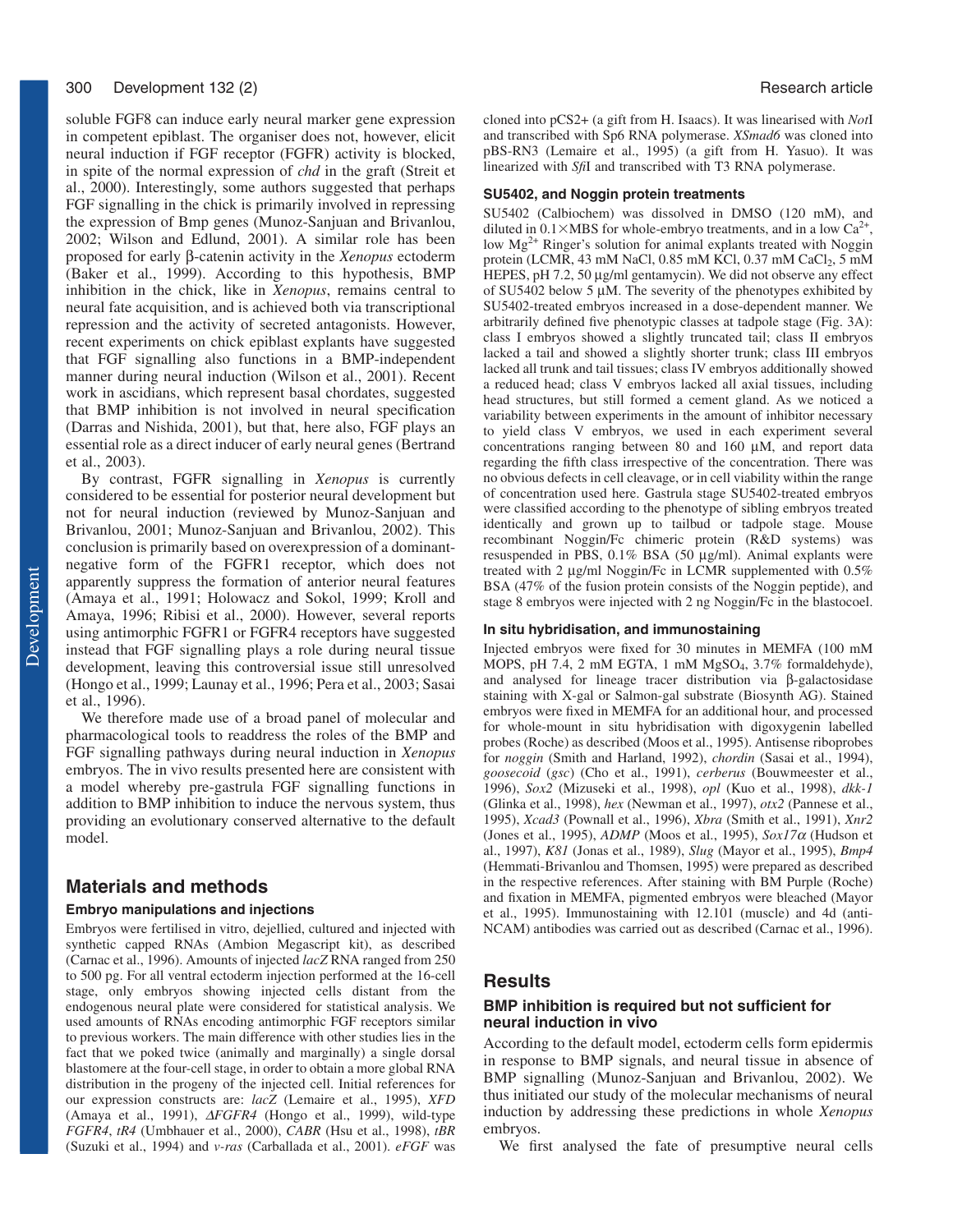subjected to ectopic BMP activation, via RNA microinjection of a constitutively active BMP receptor (*CABR*) in a single dorsal animal blastomere at the eight- or 16-cell stage. At the late gastrula stage, injected cells did not express the early neural markers *Sox3* (9/10 negative) and *Sox2* (45/47 negative), and instead expressed the epidermal marker *cytokeratin 81* (*K81*) (35/35 positive; Fig. 1A, and not shown). Thus, consistent with ex vivo assays (Munoz-Sanjuan and Brivanlou, 2002), BMP activation in vivo is incompatible with neural induction, and elicits epidermis differentiation.



**Fig. 1.** BMP inhibition in vivo is not sufficient for neural induction. In all panels, *Sox2* expression marks prospective neural tissue, *K81* expression marks prospective epidermis, *XBra* expression marks mesoderm, at the late gastrula stage 13, and *Slug* marks neural crest progenitors at early neurula stage 15. Marker gene expression is revealed in purple, while β-galactosidase activity resulting from injection of *lacZ* RNA as a lineage tracer is in red. (A) Sixteen-cell embryos injected with 100 pg *CABR* RNA in one dorsal-most animal blastomere. BMPR activation represses the neural marker *Sox2* and activates the epidermal marker *K81*. (B) Eight-cell embryos injected animally in the two left blastomeres with *lacZ* (250 pg/blastomere) and *tBR* (400 pg/blastomere) RNAs showing neural plate expansion and epidermis suppression (u, uninjected side). (C-G) Sixteen-cell embryos injected in one ventral-most animal blastomere with *lacZ* (C), *lacZ* and *tBR* (400 pg, D), or *lacZ* and *Smad6* (1 ng in E,G; 4 ng in F) RNAs. In whole embryos, BMP inhibition by *Smad6* represses epidermis, but does not induce neural tissue. Ectopic neural crest could form in embryos that received 1 ng (arrow), but not 4 ng, *Smad6* RNA. (G) Animal caps explanted at blastula stage 9 express *Sox2* in response to *Smad6* injection in ventral ectoderm cells. The inset in the lower panel illustrates that *Sox2* expression (purple) is restricted to the injected region (red). (A,B) Dorsal views, anterior towards the top. (C-F) Ventral views, anterior towards the top, except right panels in E,F, which are lateral views, anterior towards the top. Scale bars: 500 µm.

Next, we wanted to address whether BMP inhibition in the presumptive non-neural ectoderm was sufficient for neural induction in vivo. As expected from previous works (Mizuseki et al., 1998; Munoz-Sanjuan and Brivanlou, 2002), BMP inhibition obtained by RNA injection of a dominant-negative BMP type I receptor (*tBR*) led to *Sox2* activation (21/22 positive) and *K81* repression (16/16 negative) in animal caps (not shown). When *tBR* RNA was injected in the two left animal blastomeres (400 pg/blastomere) of the eight-cell embryo, we observed at the late gastrula stage a limited expansion of the neural plate (9/10 embryos showing expanded *Sox2* expression) at the expense of epidermis (10/10 embryos showing shrunk *K81* expression; Fig. 1B). We then restricted tBR misexpression to ectoderm distant from the endogenous neural plate, via injection at the 16-cell stage in a single ventral-most ectoderm cell (400 pg). This led to *K81* repression (48/53 negative), but not to *Sox3* (7/7 negative) or *Sox2* (45/46 negative) activation, suggesting that in these conditions BMPdeficient cells did not adopt a neural identity (Fig. 1D, and not shown). No transient *Sox2* activation was observed at the early gastrula stage either (not shown). Ventral animal injection of the maximal non toxic dose of *tBR* RNA (2 ng) still did not lead to *Sox2* activation (not shown). These data suggest that in vivo inhibition of the BMP pathway at the level of the receptor, although leading to epidermis suppression, is not sufficient to trigger neural induction in ectoderm distant from the endogenous neural plate. It has been proposed that additional inputs acting via the ERK pathway can antagonise the action of BMP at the level of SMAD1 (Pera et al., 2003). We thus reasoned that inhibition of SMAD1 by its specific intracellular inhibitor SMAD6 (Hata et al., 1998) may have a stronger effect than tBR misexpression. However, injection in a single ventral ectoderm cell of high amounts (1 or 4 ng) of *Smad6* RNA also led to epidermis repression (61/61 *K81* negative with 1 ng; 26/26 *K81* negative with 4 ng) without neural induction (96/96 *Sox2* negative with 1 ng; 40/40 *Sox2* negative with 4 ng; Fig. 1E,F) in whole embryos. One caveat in these experiments lies in the fact that the degree of inhibition of the BMP pathway could be sufficient to suppress epidermis, but not to induce neural fates. We thus looked for additional indications that our conditions were indeed very effective at blocking BMP activities. The default model predicts that formation of tissues situated at the frontier between neural and epidermal territories requires intermediate levels of BMP inhibition (Marchant et al., 1998). Thus, it is expected that not only epidermis but fates emerging at the neural/non-neural border, including cement gland and neural crests, should not form under conditions of severe BMP inhibition. We found that ventral ectoderm cells injected with 1 ng *Smad6* RNA did not adopt a cement gland identity (not shown), but often expressed the neural crest marker *Slug* (11/17 positive), suggesting that in this condition BMP inhibition was partial (Fig. 1E). By contrast, *Slug* expression was not detected in ventral ectoderm cells injected with 4 ng *Smad6* RNA (17/17 negative; Fig. 1F). This suggests that BMP inhibition in this last assay was effective enough to prevent both epidermis and neural border fates from forming. Yet, no neural induction occurred as revealed by the lack of *Sox2* activation in cells injected with 4 ng *Smad6* RNA (Fig. 1F). It will be interesting, in future, to investigate the nature of those BMP-deficient cells that are no longer epidermal, but are neither cement gland, neural crest or neural cells.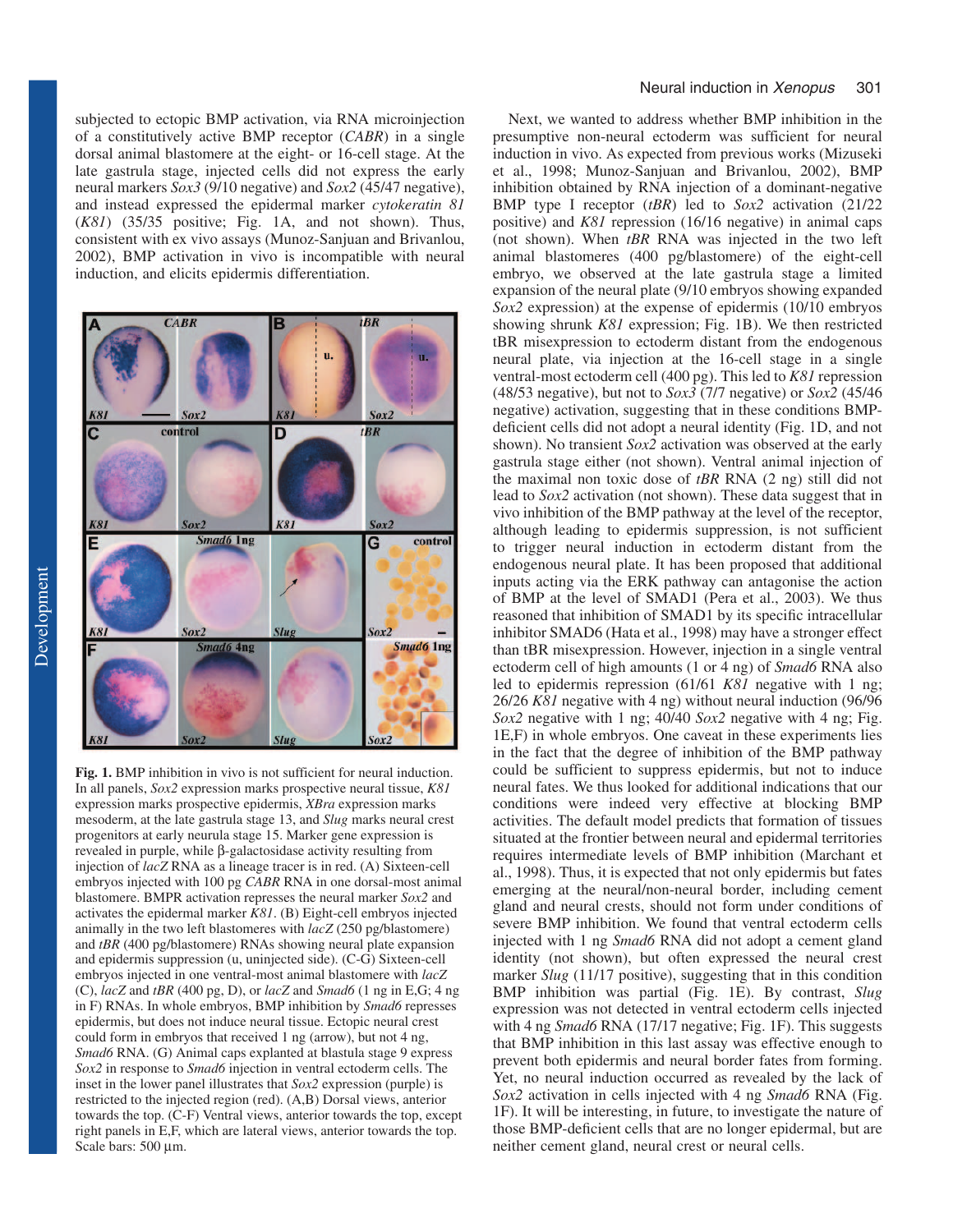Another possibility to explain the lack of neural induction in vivo in our assays could be that ventral ectoderm cells are not able at all to respond to BMP inhibitors. We turned back to the animal cap assay to address this issue. We injected 1 ng *Smad6* RNA in a single ventral ectoderm cell at the 16-cell stage, explanted animal caps at late blastula stage, and analysed *Sox2* expression in caps and in intact injected siblings. We found that neuralisation occurred in response to *Smad6* expression in injected cells in explanted animal caps (15/24 *Sox2* positive; Fig. 1G), but not in intact embryos (11/11 *Sox2* negative; Fig. 1E). These results indicate that our conditions of BMP inhibition are indeed sufficient to neuralise ventral ectoderm cells, which further supports the idea that the lack of neural induction by BMP inhibition in vivo is not merely quantitative. This also demonstrates that extirpation of the blastula ectoderm modifies the response to BMP inhibitors, which suggests that animal cap assays do not unambiguously reflect neural induction in the embryo. In summary, BMP/SMAD1 inhibition in vivo is sufficient to neuralise ectoderm cells in the vicinity but not away from the endogenous neural plate, suggesting that, as in the chick, additional inputs are required for neural induction.

# **Neural induction in vivo by conjugated FGF signalling and BMP inhibition**

Because of works in amniotes (Streit et al., 2000; Wilson et al., 2000; Ying et al., 2003) and ascidians (Bertrand et al., 2003), we asked whether FGF signalling could play such a role by testing *eFGF*, a frog homolog of *FGF4*, in our ventral ectoderm assay. Consistent with previous work (Isaacs et al., 1994), injection of 3.2 pg *eFGF* RNA induced mesoderm as revealed by *Xbra* expression (23**/**23 positive), within and around injected cells (not shown). By contrast, injection of 0.16 pg *eFGF* RNA did not activate *Xbra* expression (9/9 negative), nor did it significantly suppress *K81* expression (4/10 no repression; 6/10 light reduction, example in Fig. 2A, centre), or activate *Slug* (12/12 negative, not shown) or *Sox2* expression (11/12 negative; Fig. 2A right). This suggests that at this dose *eFGF* does not efficiently antagonise the BMP pathway, which we showed in the previous section is a necessary condition for neural induction. We thus co-injected 0.16 pg *eFGF* and 1 ng *Smad6* RNAs, and found that this was now sufficient to repress *K81* (12/12 negative) and activate *Sox2* (21/21 positive), in absence of *Xbra* expression (20/20 negative) at the late gastrula stage (Fig. 2B). Consistent with the activation of a stable neural programme, the injected territory was subsequently found to express the differentiation marker NCAM at tailbud stage (10/10 positive; Fig. 2C). Co-injection of 0.16 pg *eFGF* and 200 pg *tBR* RNAs gave similar results (11/11 *K81* negative; 9/13 *Sox2* positive; 12/12 *Xbra* negative; Fig. 2D). FGF signals can activate multiple transduction pathways, including the ras/MAPK pathway (Powers et al., 2000). As this pathway is active in the early frog embryo (Schohl and Fagotto, 2002), we asked whether activated ras was able to induce ectopic neural tissue in BMP-deficient epidermis. We found that co-injection of 1 pg *v-ras* and 1 ng *Smad6* RNAs led to *Sox2* activation (12/12 positive), without *Xbra* expression (11/11 negative; Fig. 2E and not shown). We conclude that in vivo and in the absence of detectable mesoderm induction, weak FGF or ras signalling combined with BMP inhibition is sufficient to induce neural tissue in ventral ectoderm.

# **FGF signalling is required for neural induction**

The results described above suggest that FGF signalling could participate to neural induction in vivo. We thus decided to evaluate neural development in embryos deficient for FGF function. To do this, we first blocked signalling at the level of the receptor via the use of the pharmacological FGFR inhibitor SU5402 (Mohammadi et al., 1997). This approach offers the possibility of efficiently and reversibly blocking FGF receptors in all cells of the embryo, at any given time, and has been shown to be effective in ascidians (Kim and Nishida, 2001), zebrafish (Shinya et al., 2001) and amniotes (Streit et al., 2000; Ying et al., 2003). We found that embryos cultured from the four-cell stage in the presence of SU5402 lost axial tissues from posterior to anterior, in a dose-dependent manner (Fig. 3A; see Materials and methods). In the most severely affected embryos (class V), mesoderm, neural tissue and neural crests were totally absent all along the body axis (Fig. 3B-H,J-M). Only epidermis, cement gland and endoderm formed normally in these embryos (Fig. 3I,O). Importantly, class V embryos completely lacked expression of the specific neural markers *Sox2* and *opl*, both at early (18/18 *Sox2* negative, and 5/5 *opl* negative at st10.5) and late gastrula stages (14/14 *Sox2* negative, and 7/7 *opl* negative at stage 13), suggesting that the neural programme was not initiated in these embryos (Fig. 3J-M). We then attempted to determine the fate, in class V embryos, of the cells normally destined to be part of the neural tissue. To achieve this, we injected RNA encoding the lineage tracer *lacZ* at the 32-cell in presumptive anterior neural plate



**Fig. 2.** Neural induction in vivo by combined FGF signalling and BMP inhibition. (A-E) Sixteen-cell embryos were injected in one ventral-most animal blastomere with *lacZ* and 0.16 pg *eFGF* (A); *lacZ*, 0.16 pg *eFGF* and 1 ng *Smad6* (B,C); *lacZ*, 0.16 pg *eFGF* and 200 pg *tBR* (D); or *lacZ*, 1 ng *Smad6* and 1 pg *v-ras* RNAs (E). Low eFGF or activated ras signalling induces neural tissue, without *Xbra*positive mesoderm, when combined with BMP inhibition in late gastrula stage 13 embryos. NCAM immunostaining at tailbud stage confirms the stable neural character of the induced tissue (arrow in C). (A,B,E) Ventral view, anterior towards the top; (C) lateral view, anterior towards the right; (D) lateral view, anterior towards the top. Scale bars: 500 µm.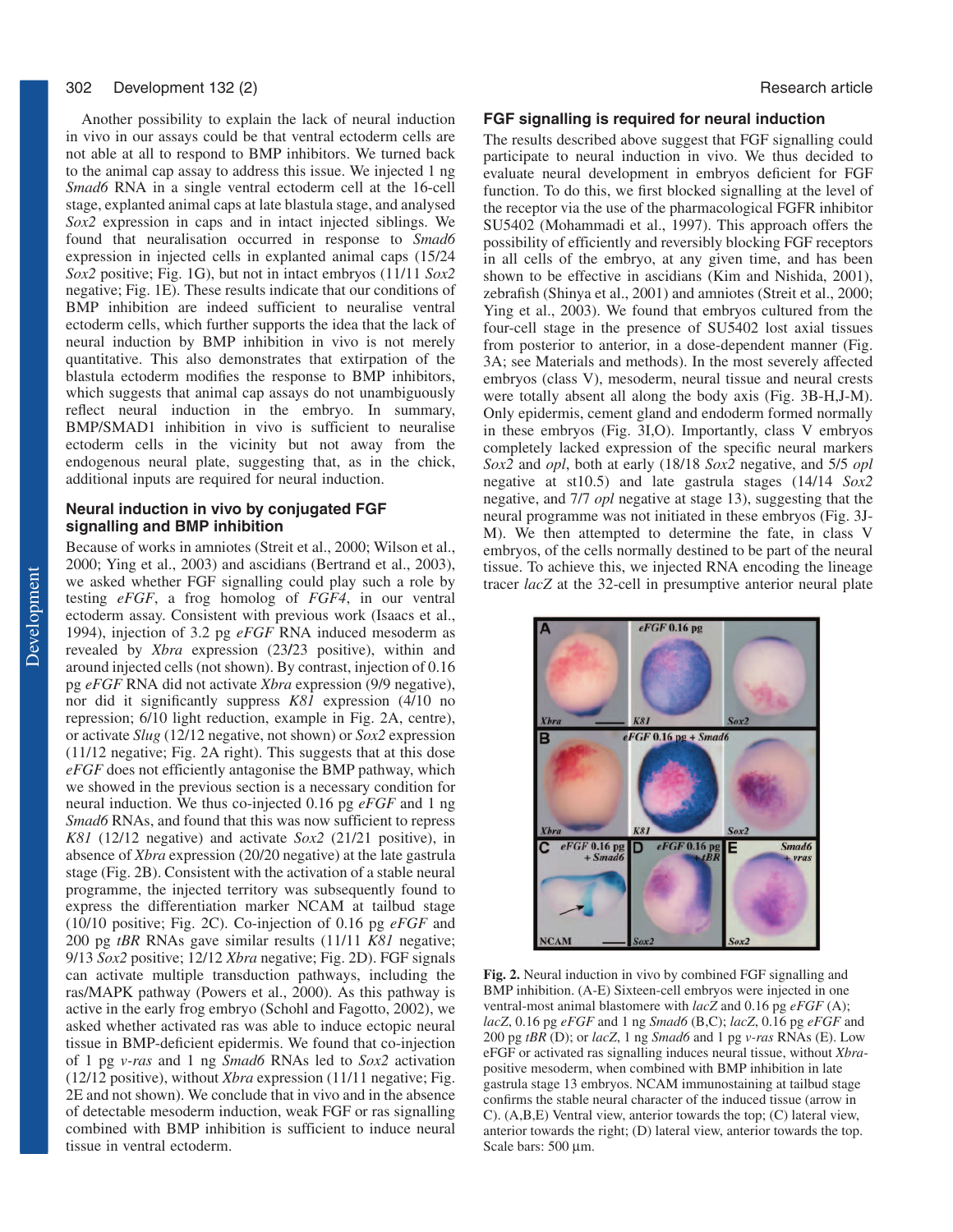**Fig. 3.** FGFR signalling is required for neural induction. (A) Four-cell embryos were treated until fixation with various concentrations of SU5402, as indicated. Phenotypic classes were defined according to the severity of axial deficiencies. Class V embryos lacked muscle, NCAMpositive neural tissue and neural crests [as revealed by  $12.101$  (B) and 4d (C) immunostaining at tailbud stage, or by *Slug* RNA hybridisation at neurula stage (D)]. Class V embryos at gastrula stages lacked prospective posterior and axial mesoderm (*XBra*, *Xcad3*, *ADMP*; E-G), prospective haematopoietic mesoderm (*Xnr2*, H), but contained prospective endodermal tissue (*sox17*α, I). (J-M) *Sox2* (J,K) and *opl* (L,M) expression are shown at early (J,L) or late (K,M) gastrula stages in control and class V embryos. No neural precursors are present in class V embryos. (N,O) Thirty-twocell embryos were injected with 250 pg *lacZ* RNA in one A1 blastomere (animal-most, dorsal-most). In untreated controls, injected cells populate mostly the eye and the brain and some head epidermis (N). In the presence of 120 µM SU5402, embryos were class V, and the injected cells were now found entirely in the epidermis below the cement gland (O). These cells expressed the marker *K81*, indicating that prospective neural cells were converted into epidermal progenitors



in absence of FGF activity. SU5402 is not toxic to ectoderm cells as they remain alive, and express β-galactosidase and *K81*. (A-C) Lateral view, anterior towards the left. (N) Lateral view, anterior towards the right. (D,G,J-M) Dorsal view, anterior towards the top. In M, the embryo is slightly tilted upwards. (E,F,H) Vegetal view, dorsal towards the top. (I) Hemisectioned embryo, dorsal towards the right. O, frontal view.

cells and analysed the position of injected cells in tadpoles. Injected cells were found mostly in the eyes and the brain of control embryos. By contrast, in class V embryos these cells were found in the epidermis below the cement gland, and expressed *K81* (Fig. 3N,O). Thus, these cells appear to remain alive and to adopt a novel fate, ruling out the possibility that the lack of neural tissue produced by SU5402 is due to nonspecific toxicity. Our data therefore support the idea that neural tissue is converted into epidermis in the absence of FGF activity.

As ras functions downstream of FGF receptors, we asked whether it could bypass the action of SU5402, and directly rescue neural plate tissue. We found that animal injection of 5 to 20 pg *v-ras* RNA could restore *Sox2* expression in late gastrula class V embryos (14/14 *Sox2* negative in class V; 12/23 *Sox2* positive upon v-ras injection; Fig. 4B,C). Consistently, v-ras also rescued NCAM expression in most SU5402-treated embryos at tailbud stage (not shown).

To further confirm that SU5402 specifically interferes with FGFR function, we analysed neural development in embryos misexpressing various antimorphic FGF receptors. Unilateral injection of 1 ng ∆*R4* RNA, which encodes a dominantnegative membrane-bound form of FGFR4 (Hongo et al., 1999), in one dorsal blastomere at the four-cell stage led to a loss of *Sox2* expression at the late gastrula stage (12/12 negative), and NCAM at tailbud stage (26/34 negative), without interfering with cement gland formation (Fig. 4D,G). Similarly, injection of *XFD* RNA (1-4 ng), a dominantnegative *Xenopus* FGFR1 (Amaya et al., 1991), led to a loss of head features and of NCAM positive neural tissue (28/36 negative; not shown). Finally, misexpression of the secreted ectodomains of *Xenopus* FGFR4 (a gift from H. Okamoto), or chick FGFR1 (Marics et al., 2002), which exhibit antimorphic effects by trapping FGF ligands outside the cells, also provoked the loss of the entire neural axis (not shown). To establish further the specificity of the phenotypes generated by these antimorphic receptors, we attempted to rescue neural development in ∆R4- and XFD-injected embryos. It is thought that truncated FGF receptors exert their negative effect via the formation of inactive heterodimeric complexes with normal receptors. Thus, increasing the amount of functional FGF receptors by RNA injection of wild-type counterparts must be sufficient to recover signalling. As shown in Fig. 4E,H, the presence of 1 ng *FGFR4* RNA rescued *Sox2* (10/11 positive)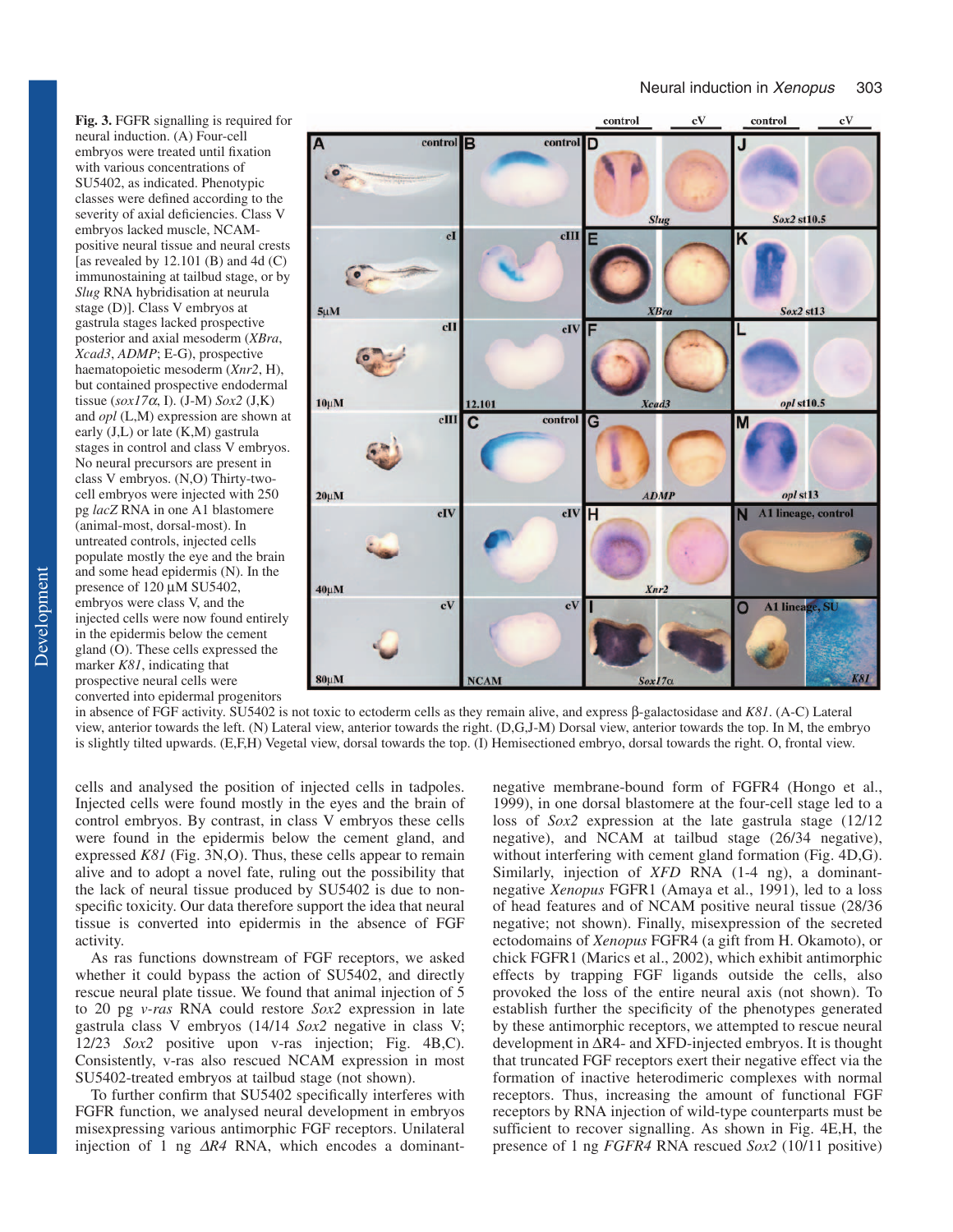

Development Development

**Fig. 4.** Both pharmacological and antimorphic FGF inhibitors block neural development in a specific manner. (B,C) Four-cell embryos were injected with *lacZ* RNA (B), or *lacZ* and 5 pg *v-ras* (C) RNAs, and embryos were treated with 120 µM SU5402. Neural plate tissue is rescued by v-ras injection in FGFR-deficient embryos. (D-I) Fourcell embryos were injected with *lacZ* and 1 ng ∆*R4* (dominantnegative FGFR4) (D,G), *lacZ*, 1 ng ∆*R4* and 1 ng *FGFR4* (E,H), or *lacZ*, 1 ng ∆*R4* and 4 ng *tR4* (activated FGFR4) RNAs (F,I). ∆R4 is not toxic to the cells as they retain β-galactosidase activity but no longer express *Sox2*. (G-I) β-Galactosidase reaction was omitted to optimise NCAM immunostaining at tailbud stage. Both FGFR4 and tR4 can rescue the loss of neural tissue due to ∆R4 misexpression. (J,K) Eight-cell embryos were injected in both animal blastomeres with *lacZ* and ∆*R4* (200 pg/blastomere) RNAs in order to target presumptive neural tissue. ∆R4-injected cells do not express *Sox2* at early gastrula stage 10.5. u, uninjected side. Broken lines in G-I indicate the midline. (A-I) Dorsal view, anterior towards the left. (J,K) Dorsal view, anterior towards the top.

and NCAM (21/26 positive) expression in most embryos injected with 1 ng ∆*R4* RNA. Rescue was effective in FGFR1/XFD co-injection experiments as well (not shown). It is probable that dominant-negative FGF receptors block most or all types of normal receptors through heterodimerisation of extracellular domains, which makes it difficult to ascribe a particular type to neural induction. In a first attempt to gain insight into this issue, we tried to rescue neural tissue in ∆R4 injected embryos by co-expressing a ligand-independent



**Fig. 5.** Time-window of requirement for FGFR activity in neural induction. Developmental stages are shown from fertilization (F) to stage 35, in register with time (in hours) elapsed at 23°C. Embryos were cultured in the presence of 80  $\mu$ M SU5402 during the periods indicated with bars, and phenotypes were analysed at stage 35. Results are represented as the number of embryos of each class out of the total number of treated embryos. Starting 5.5 hours treatment at MBT, but not later, completely suppressed neural development.

constitutively active form of FGFR4 (tR4) (Umbhauer et al., 2000). As tR4 lacks the extracellular domain normally found in FGFR4, it is unlikely to form heterodimers with wild-type or mutated receptors, and cannot correct the balance in this assay between normal and antimorphic FGFR4. Yet, both *Sox2* (6/10 positive) and NCAM (8/12 positive) expression were recovered in embryos co-injected with 1 ng ∆*R4* and 4 ng *tR4* RNAs (Fig. 4F,I). Thus, the indication is that downstream activation of the FGFR4 pathway is sufficient to correct the blockage of FGF signalling brought about by antimorphic receptors. In conclusion, all loss-of-function experiments performed here support the idea that FGFR activity is specifically required for the emergence of neural progenitors in *Xenopus*. We next analysed when and where FGFR signalling was necessary for neural induction.

# **Neural induction by FGF signalling is initiated prior to gastrulation**

To assay the temporal requirements for FGFR activity upon neural development, we made use of the reversibility of the SU5402 action following washing, and varied the time of initiation and duration of treatment (Fig. 5). First, we found that treatment initiated at the two-cell stage and interrupted at the mid-blastula transition (MBT) yielded normal embryos. This confirms that SU5402 can be washed away, and indicates that FGFR activity is dispensable prior to MBT. Treatments initiated at the MBT induced phenotypes progressively more severe as their duration increased. Treatment starting at MBT and lasting 5.5 hours yielded class V embryos, whereas embryos developed anterior neural tissue (class IV) when the same 5.5 hours treatment started 2 or 3 hours past MBT. This early requirement for FGFR activity is consistent with the loss of *Sox2* and *opl* expression in class V early gastrulae (Fig. 3J,L). Thus, as in the chick (Streit et al., 2000; Wilson et al., 2000), *Xenopus* neural induction in vivo requires pre-gastrula FGFR activity.

# **Neural induction requires intact FGF signalling in the ectoderm**

We showed that in the epidermis, weak FGF signalling combined with BMP inhibition is able to activate neural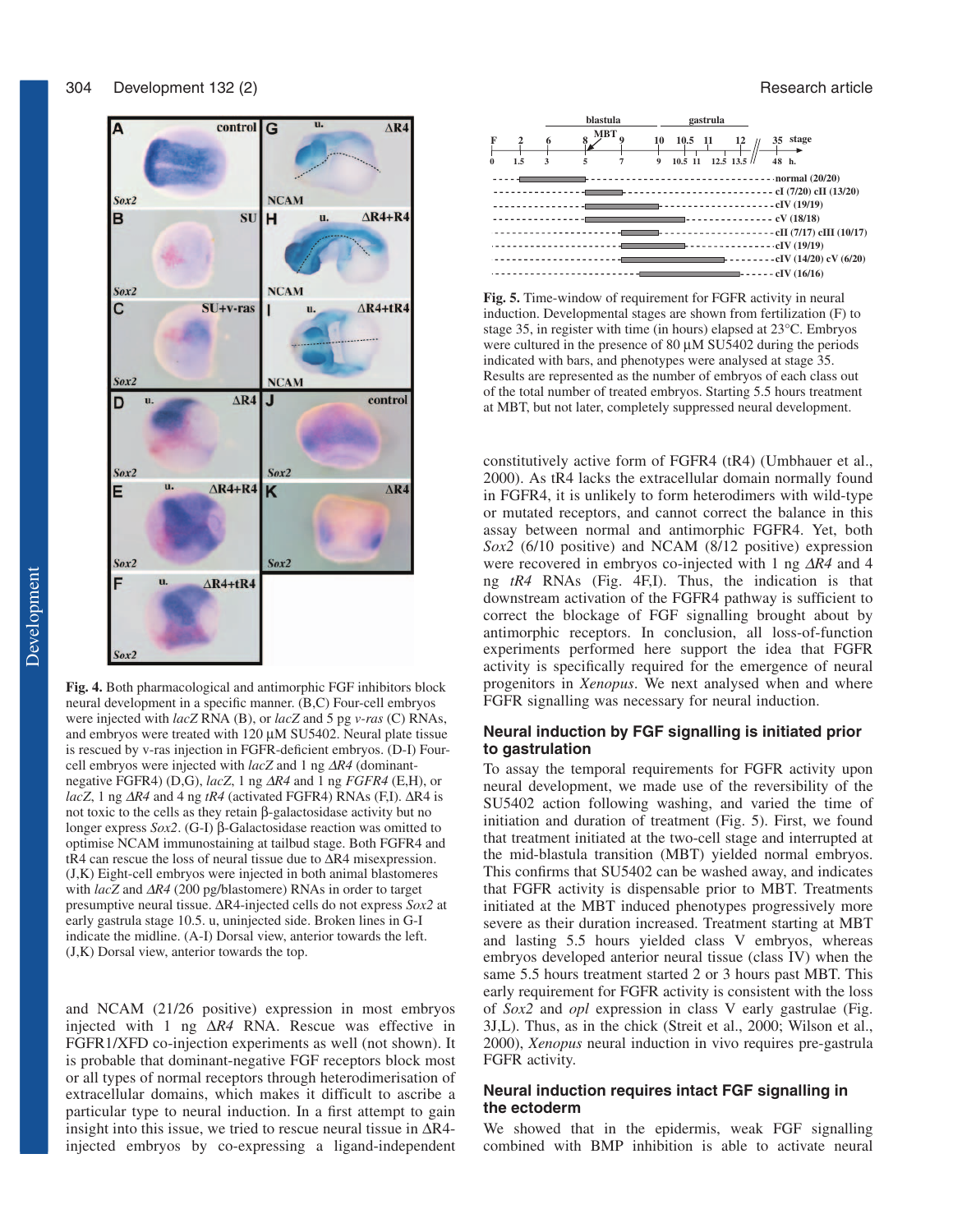**Fig. 6.** FGF activity is required in the ectoderm for neural induction by Spemann's organiser. (A) Ectoderm explants were taken at stage 10.25 or 11 from embryos that were treated (or not) with 80 µM SU5402. Animal caps were then washed and recombined with control organiser mesoderm explants prepared at the same stage. Conjugates were further cultured for 24 hours and analysed by immunostaining for NCAM expression. (B) Typical results obtained in such assays. NCAM expression is in blue pointed by asterisks, arrows indicate cement glands. Conjugates made with stage 11 SU5402-treated animal caps show either no NCAM signal (counted as negative) or dramatically reduced NCAM signal (counted as positive). Furthermore, these conjugates retain cement gland tissue despite the lack of neural tissue. (C) Bar graph presenting the results as the percentage of NCAM-positive conjugates over the total number of conjugates in each condition. Pretreatment with the FGFR inhibitor considerably reduces the number of conjugates showing neuralisation.

markers in the absence of mesoderm (Fig. 2), which is consistent with a direct requirement of FGF activity in the presumptive neural

plate. We addressed this issue in whole embryos, and via in vitro neural induction assays.

First, we analysed the effect of restricting ∆*R4* expression to ectoderm cells by injection at the eight-cell stage in the two dorso-animal blastomeres (200 pg/blastomere). We found that at the early gastrula stage injected ectoderm cells did not express *Sox2* (24/24 negative), thus supporting a direct requirement for FGF signalling at the time of neural induction in presumptive neural cells (Fig. 4J,K). We note that this is consistent with previous studies showing that animal expression of <sup>∆</sup>*R4* suppressed NCAM or *N-tubulin* expression, although these data could have been interpreted in terms of a requirement of FGF signalling for the maintenance, rather than induction of neural fates (Hongo et al., 1999; Pera et al., 2003).

In a second series of experiments, we addressed whether ectoderm submitted to FGF inhibition could respond to the natural neural inducers produced by the organiser. Thus, organiser mesoderm was recombined with ectoderm from embryos treated or not with 80  $\mu$ M SU5402 until the time of explantation, and washed before recombination (Fig. 6A). When compared with controls, pre-treatment with SU5402 caused a 50% reduction in the number of NCAM-positive conjugates made at the early gastrula stage (Fig. 6C). This reduction rose to 80% when recombination was performed at the mid-gastrula stage (Fig. 6C). Moreover, not only the number of NCAM-positive conjugates dropped dramatically upon pre-treatment with SU5402, but the amount of NCAMpositive cells within these conjugates, and the intensity of the staining in those cells were severely reduced (asterisks in Fig. 6B). We further noticed that in most cases, NCAM-negative conjugates still contained a cement gland (arrows in Fig. 6B), similar to what is observed in class V whole embryos (Fig. 3A). We conclude that FGFR activity is required to confer to the ectoderm its capacity to become neural in response to organiser signals.



### **Organiser gene expression in absence of FGF signalling**

We noted in these recombination assays that it was more difficult to suppress neural induction in vitro than in vivo in siblings treated identically with the inhibitor. As the mesoderm does not form in absence of FGF signalling (see Fig. 3), it is possible that the complete lack of neural tissue in class V embryos is partly due to defective inductive properties of Spemann's organiser mesoderm. To investigate the possible role of FGF signalling in the organiser, we analysed the expression of a large panel of genes known to be expressed in this territory and to play a role in neural induction. We found that most organiser genes were normally expressed in early gastrula class V embryos, at the time when the neural markers *opl* and *Sox2* are lost in such embryos (Fig. 3J,L). Genes showing normal expression included *goosecoid*, *otx2*, *Xlim1*, *hex*, *chordin*, *cerberus*, *dickkhopf1* and *crescent* (Fig. 7A-F, and not shown). By contrast, the BMP antagonist *noggin* was not expressed in class V embryos (Fig. 7G). Finally, we found that expression of the epidermis inducer *Bmp4* was upregulated in the dorsal ectoderm of early gastrula class V embryos (Fig. 7H). This is consistent with the conversion of neural precursors into epidermal cells in SU-treated embryos (Fig. 3).

# **Neural induction involves BMP/SMAD1-independent FGF signalling**

Both the loss of *noggin* expression, and the upregulation of *Bmp4* in class V embryos suggest that abnormal activation of the BMP pathway may cause or contribute to the loss of neural tissue in FGFR-deficient embryos. We thus attempted to rescue the lack of neural tissue in class V embryos via BMP inhibition. Single injection of *tBR*, *Smad6* or *noggin* RNAs in four-cell embryos did not rescue NCAM-expressing neural tissue in class V embryos (not shown). As these three factors exhibit different modes of BMP inhibition – extracellular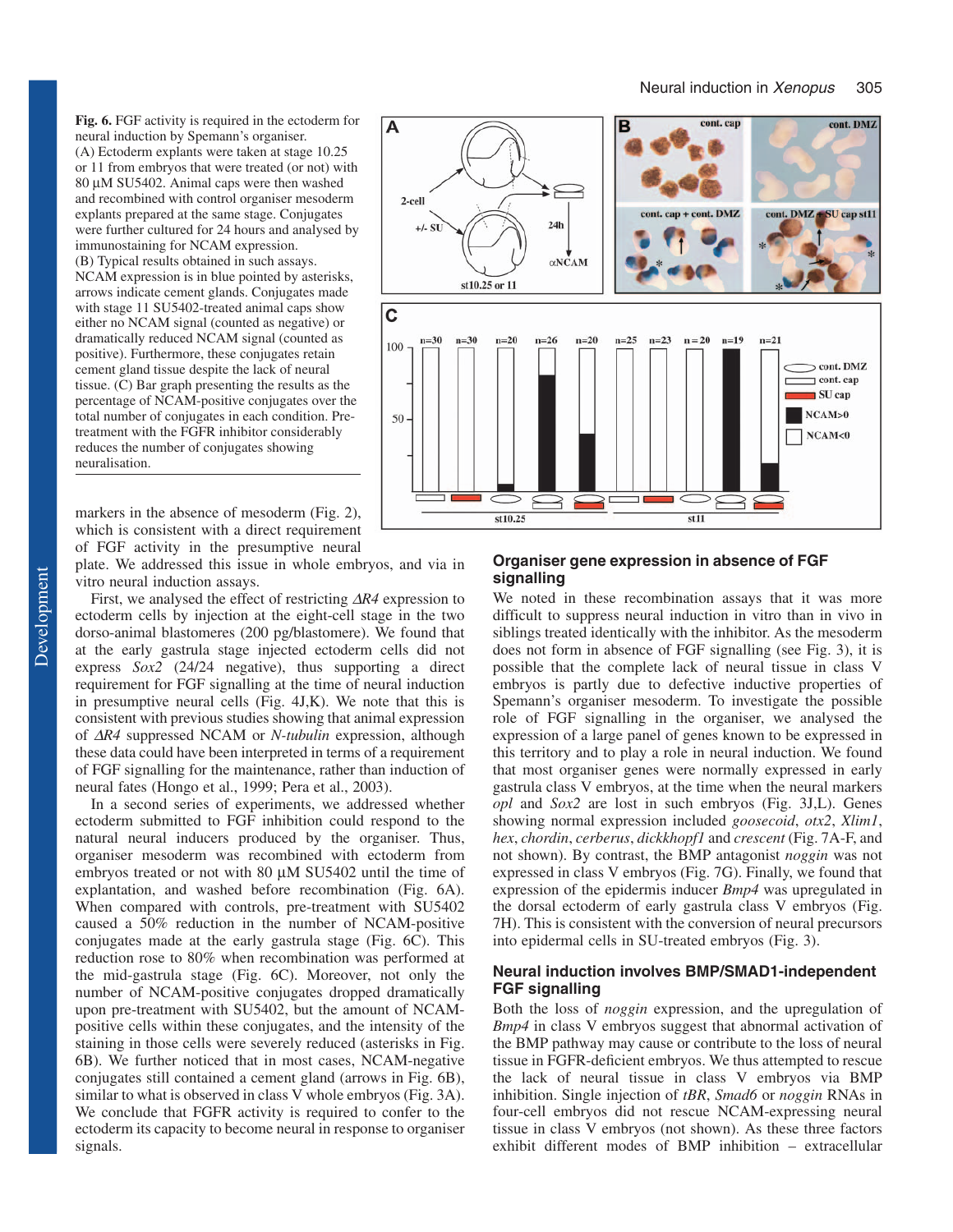

**Fig. 7.** Organiser gene expression in FGFR-deficient embryos.  $(A-H)$  Four-cell embryos were treated with 80  $\mu$ M SU5402 until early gastrula stage 10.5 and fixed for in situ hybridisation. This treatment yielded class V embryos. In A-C, embryos were cut in two halves along the dorsoventral midline prior to hybridisation in order to improve probe penetration. The organiser genes *cerberus* (*cerb*; A), *dickkopf1* (*dkk1*, B), *hex* (C), *otx2* (D), *goosecoid* (*gsc*; E) and *chordin* (*chd*; F) are normally expressed in class V embryos, whereas *noggin* (*nog*; G) is not. Conversely, the epidermis inducer *bmp4* is ectopically expressed in the dorsal ectoderm of class V embryos (H). Thus, BMP signalling is probably upregulated in prospective neural tissue in absence of FGF activity. (A-C) Dorsal towards the right. (D-G) Vegetal view, dorsal towards the top. (H) Dorsal view, anterior towards the top, broken lines indicate the blastopore.

antagonism for Noggin, blockage of BMP signalling at the cell surface for tBR, and intracellular inhibition of SMAD1 action for SMAD6 – we reasoned that their concerted action should yield more complete BMP inhibition. Thus, all three RNAs, together with *lacZ*, were co-injected dorsally at the four-cell stage (4 ng *Smad6* + 400 pg *tBR* + 250 pg *noggin*) in SU5402 treated embryos. We found that *Sox2* expression was not rescued in early gastrula class V embryos (13/13 negative), and that NCAM staining was not recovered either at tailbud stage (16/16 negative) (Fig. 8C,H). BMP inhibition was, however, visible in these embryos, as the epidermis was converted into cement gland (Fig. 8C). The same lack of rescue of NCAM expression resulted from injection of a high amount of Noggin protein (1 ng) in the blastocoele of class V embryos at late blastula stage (25/25 negative; Fig. 8D). Again, the epidermis was transformed into fully differentiated cement gland, indicating that BMP inhibition occurred in this assay. These experiments suggested that in the absence of FGF signals, the ectoderm cannot be neuralised by strong BMP inhibition.



**Fig. 8.** Neural tissue development involves BMP/SMAD1 independent FGFR activity. (A-D) Stage 26 tailbud embryos immunostained for NCAM. (A) Untreated embryo; (B) class V embryo treated from stage 7 to 26 with 120 µM SU5402; (C) embryo treated similarly with SU5402 and which had received injection at the four-cell stage of *lacZ*, *tBR* (400 pg), *noggin* (250 pg) and *Smad6* (4 ng) RNAs; (D) embryo treated similarly with SU5402 and injected at blastula stage 9 with 1 ng Noggin protein. BMP inhibitors converted epidermis into cement gland (cement glands are outlined in B-D), but did not rescue neural tissue in class V embryos. (E-G) These embryos received the same treatment and injection as in A-C, but were harvested at the early gastrula stage 10.5, and analysed for *Sox2* expression. No rescue of *Sox2* expression was obtained upon injection of the triple inhibitor combination in class V embryos. (H) Eight-cell embryos were injected in all four animal blastomeres with *Smad6* RNA (1 ng/blastomere) and cultured in absence or in presence of 120 µM SU5402 from stage 7, as indicated. Animal caps were excised at blastula stage 9, further cultured in the inhibitor until late gastrula stage 13, and harvested at tailbud stage. Siblings were class V in this experiment. Neural induction by *Smad6* is suppressed in absence of FGFR activity.

Further supporting this interpretation, we found that explanted animal caps could not be neuralised by *tBR*, *noggin* or *Smad6* RNAs injection in the presence of SU5402 (not shown, Fig. 8H, Table 1), or when Noggin protein was added on SU5402 pre-treated ectoderm explants (Table 1). Further, untreated ectoderm explants did not undergo neuralisation upon coincubation with Noggin protein and SU5402 (Table 1). These data demonstrate that neuralisation in whole embryos, as well as in BMP- or SMAD1-deficient animal caps requires intact FGFR signalling, both prior and during BMP inhibition. We conclude that FGFR signalling, although involved in the reduction of BMP activity in presumptive neural tissue, exerts some essential effects that are unlikely to result from the sole inhibition of BMP signalling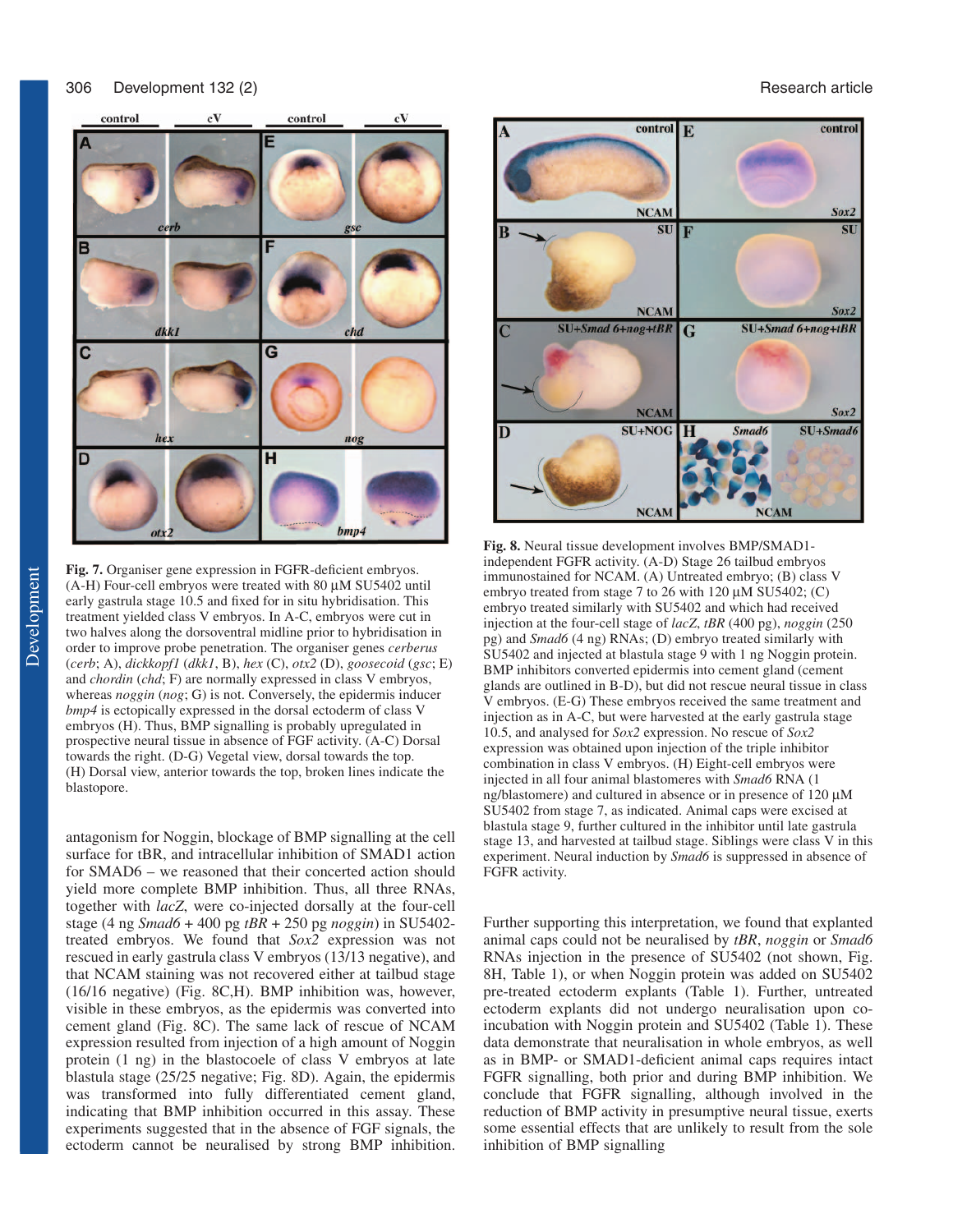**Table 1. Neural induction by BMP inhibition requires intact FGFR signalling in animal caps**

| Assay                                                      | n   | % NCAM>0 |
|------------------------------------------------------------|-----|----------|
| Untreated cap + Noggin (stage $10.25$ )*                   | 38  | 50       |
| SU cap + Noggin (stage $10.25$ )*                          | 36  |          |
| Untreated cap + Noggin (stage 9) <sup>†</sup>              | 22. | 55       |
| Untreated cap + Noggin + SU (stage 9) <sup>†</sup>         | 21  |          |
| Untreated cap + Noggin (stage 10) <sup>†</sup>             | 40  | 60       |
| Untreated cap + Noggin + SU (stage $10$ ) <sup>†</sup>     | 38  |          |
| Smad6 $cap^{\ddagger}$                                     | 13  | 100      |
| Smad6 cap <sup><math>\ddagger</math></sup> + SU (stage 13) | 16  |          |
|                                                            |     |          |

\*1 µg/ml Noggin protein was added to animal caps pre-treated or not with 80 µM SU5402

† Untreated animal caps were cultured with 1 µg/ml Noggin protein in the presence or not of 80 µM SU5402.

‡ See legend to Fig. 7.

DMZ, dorsal marginal zone; cap, animal cap.

# **Discussion**

In this article, we have investigated, in vivo, the molecular mechanisms responsible for neural induction in *Xenopus*. We can draw three main conclusions that are of broad importance for the understanding of neural tissue specification during development and evolution, as well as for neural stem cell research. First, neural fates are unlikely to be specified by default as predicted by the prevailing model. Rather, and this is our second point, neural development appears to be initiated by weak pre-gastrula FGF signalling, acting in addition to BMP inhibition and directly in the ectoderm. Last, distinct levels of FGF signalling may help to position the prospective neurectoderm and mesoderm, suggesting that neural induction does not solely consist of a binary fate decision between epidermis and neural tissue. It may also involve a decision between neural and mesodermal identities. We now discuss these ideas in more details.

The default model of neural induction is based on assays where BMP signalling is manipulated in frog ectoderm explanted at blastula stages. In the most recent version of this model, ectoderm cells become epidermis when submitted to strong BMP signals, they adopt a border fate (including neural crest and cement gland) when submitted to weaker BMP signals, and they become neural in absence of BMP signalling (Munoz-Sanjuan and Brivanlou, 2002). Using assays in whole embryos, we first confirmed that BMP signalling promoted epidermis formation, and repressed neural development. Hence, epidermis development appears to be dominant over neural development. However, reducing BMP/SMAD1 signalling in the ventral ectoderm distant from the endogenous neural plate, to a level incompatible with epidermis, cement gland and neural crest development, did not elicit neural specification, strongly arguing against the default model. We demonstrate, however, that under these conditions, BMP inhibition is sufficient to neuralise ventral ectoderm cells upon explantation (Fig. 1G), making it unlikely that the lack of neural induction in vivo is only due to partial BMP inhibition. These results argue that neural induction in vivo does not consist of a simple epidermis-to-neural, or neural border-toneural switch, which would be regulated by distinct levels of BMP signalling. Although it is necessary that BMP be downregulated for epidermis and neural border to be



**Fig. 9.** A model for neural induction in *Xenopus*. See text for explanations. Coloured domains indicate prospective tissues. Orange and purple dots indicate β-catenin and VegT protein distribution in blastula nuclei, respectively. Arrows are not intended to represent direct regulation. The goal of this figure is to try and represent how the major molecular pathways known to impact on early embryonic patterning are integrated. It is not meant to give a complete view of this process. Regulatory arrows shown in black are inferred in part or totally from our work, while those shown in grey originate from other studies. Neural specification requires concomitant BMP inhibition, and low FGF signalling acting in a BMP-independent manner.

suppressed, an additional signal(s) is required to initiate neural induction in the BMP-negative territory.

Several arguments allow us to propose that FGF signalling plays a positive role in this process. First, eFGF could transform BMP-deficient cells into neural progenitors in vivo, without inducing mesoderm. Second, using all available antimorphic FGF receptors and a pharmacological FGFR inhibitor, we found that the earliest steps of neural tissue development critically and specifically depends on FGF activity. These results confirm and extend previous studies. We note that in our assays, ∆R4 misexpression consistently led to more penetrant neural deficiencies than XFD, when equal amounts of RNAs were injected. This could suggest that FGFR4 is the main receptor involved in neural induction at blastula stages, in agreement with its higher level of expression (Hongo et al., 1999). Support for this idea also comes from the observation that tR4, a form of FGFR4 that is active in the absence of FGF ligands, can rescue neural phenotypes generated by ∆R4. In addition, our data indicate that the transduction pathway at work downstream of FGF receptors may involve ras, as it is sufficient to induce ectopic neural tissue in BMP-deficient ectoderm, and it can rescue neural plate tissue in SU5402-treated embryos. Our work thus provides initial hints as to the transduction cascade responsible for neural induction in frogs.

Interestingly, we have shown that neural induction in intact embryos requires FGF activity at pre-gastrula stages (Fig. 4J,K, Fig. 5). This early requirement for FGF signalling appears to be conserved between *Xenopus* (this work), zebrafish (Furthauer et al., 2004), chick (Streit et al., 2000; Wilson et al., 2000) and even ascidians (Bertrand et al., 2003). As this period of development is anterior to the formation of Spemann's organiser, a possible interpretation of our results would be that neural induction is initiated by FGF signalling prior to gastrulation, and that this is maintained by organiser signals. However, it is equally possible that signals produced by the organiser, and in particular BMP antagonists, also act in the blastula at the time of FGF requirement (Kuroda et al., 2004; Wessely et al., 2001). Thus, further work is needed to compare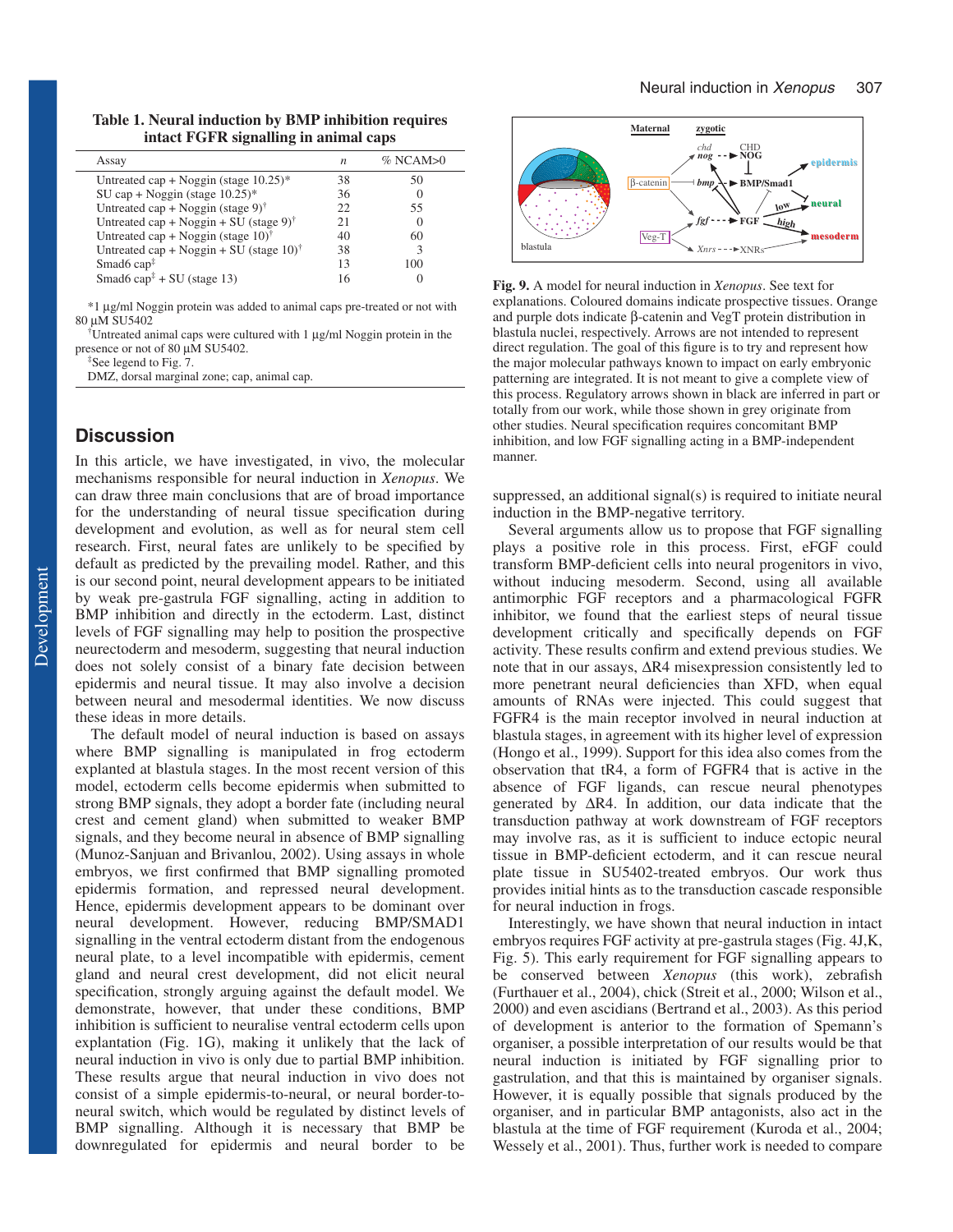the periods of requirement of FGF signalling and BMP inhibition for the normal activation of the neural programme.

We provide here multiple evidence that FGF signalling plays a direct role in the ectoderm during the process of neural induction. First, eFGF can cooperate with BMP inhibitors to neuralise ventral ectoderm cells in vivo, without mesoderm induction. Second, targeted ∆R4 injection in presumptive neural plate cells is sufficient to suppress early neural marker gene expression. Third, ectoderm explants submitted to the FGFR inhibitor SU5402 showed a severely reduced ability to respond to neural-inducing signals produced by the organiser, or to BMP inhibitors. In summary, both gain- and loss-offunction experiments suggest an essential role of FGF signalling directly in the ectoderm, consistent with ERK activation in prospective neural tissue at blastula/gastrula stages (Schohl and Fagotto, 2002; Uzgare et al., 1998).

In chick, the neural-inducing activity of FGF seems to be accounted for by both BMP-dependent and -independent functions. Our results point to a similar situation in *Xenopus*. In support of a BMP-dependent action of FGF, *Bmp4* expression is upregulated in the dorsal ectoderm of FGFRdeficient embryos, which appears to be a conserved feature in vertebrates (Furthauer et al., 2004; Wilson et al., 2000). Moreover, *noggin* expression is lost in class V embryos, which is further expected to upregulate BMP signalling. Finally, as it has been reported that activated ERK could inhibit SMAD1 (Pera et al., 2003), this mechanism could also attenuate BMP signalling in response to FGF. However, FGF does not appear to act solely via inhibition of BMP/SMAD1 signalling. First, the amount of eFGF that was found sufficient for neural specification in vivo, when combined to BMP inhibitors (tBR or SMAD6), does not efficiently repress epidermis formation on its own, nor does it activate a border fate (Fig. 2A). As both SMAD6 and FGF/ras are expected to block SMAD1 activity, the complementation reported here between these compounds is unlikely to be simply additive, and suggests that FGF/ras provide an independent information. Second, the loss of neural tissue because of FGFR inhibition in whole embryos cannot be rescued by increased BMP/SMAD1 inhibition (Fig. 8C,D,H). As this issue is crucial to propose a BMP/SMAD1-independent function of FGF, we attempted to block the BMP pathway simultaneously at multiple levels, outside the cell (Noggin), at the cell-surface (tBR) and inside the cell (SMAD6). Even in this case, no neural tissue was recovered in the complete absence of FGF activity. Although it is impossible to rule out that some very weak residual BMP signalling may persist in this assay and explain the lack of neural tissue, this possibility appears unlikely. Thus, we conclude that FGFR may function during neural induction via both BMP-dependent and BMPindependent routes (Fig. 9). The latter response is probably playing a crucial role directly on the future neurectoderm, as we show that FGFR-deficient animal caps cannot be neuralised by organiser tissue or BMP antagonists. Future work will aim to understand the nature of this response. Indeed, final proof for a BMP-independent action of FGF signalling requires the identification of a direct transcriptional target of the pathway in the neurectoderm, the activity of which would be required for neural specification, a situation that has so far been reached only in *Ciona intestinalis* (Bertrand et al., 2003).

A BMP-independent role of FGF in neural induction is incompatible with the default model, but not necessarily with the data that led to its formulation (i.e. neural induction by BMP inhibition in animal caps). First, we found that following the same injection protocol in presumptive epidermal cells, BMP inhibition by SMAD6 could trigger neural induction in explants but not in whole embryos. Second, we show here that ectoderm explants pre-treated with the FGFR inhibitor are no longer able to become neural, supporting the idea that FGF activity is present and required for neuralisation in animal caps. One possibility to account for the difference between in vivo and ex vivo responses to BMP inhibition is that explanted caps are somehow subjected to an increased level of FGF signalling compared with the corresponding territory in intact embryos, as suggested by previous studies (Krain and Nordheim, 1999; LaBonne and Whitman, 1997). Dissociated frog blastula ectoderm constitutes another paradigm for neural induction. In theory, this treatment should prevent both BMP and FGF signalling, but leads nonetheless to neural differentiation. FGF signalling may, however, occur in an autocrine manner in dissociated cells such that it becomes sufficient to promote neural fates, when BMP is sufficiently suppressed by dispersion. Consistent with this idea, expression of dominantnegative FGFR4a significantly reduces neuralisation triggered by dissociation (Hongo et al., 1999). Interestingly, it has recently been reported that neural differentiation of mouse embryonic stem cells, cultured in isolation, requires autocrine FGF signalling (Ying et al., 2003). In this case, as in our study, BMP inhibition by Noggin could not compensate for the loss of FGFR activity in dispersed ES cells. Taken together, these data suggest that neural fate acquisition in *Xenopus*, chick and neural stem cells does not occur by default and may involve BMP-independent FGFR signalling, which may be autocrine.

An important aspect of this work is that both gain- and lossof-function experiments indicate the existence of a gradient of FGF activity that patterns the early embryo. The formation of prospective dorsal mesoderm expressing *Xbra* occurs at a higher level of FGF signalling than that of the presumptive neural tissue expressing *Sox2* (Fig. 2). Likewise, posterior neural tissue requires higher levels of FGF signalling than anterior neural tissue (Fig. 3). Thus, incomplete inhibition of the pathway in the embryo may be sufficient to prevent mesoderm and posterior neural tissue formation, without interfering with anterior neural induction, providing a likely explanation for the maintenance in previous studies of head features in FGFR-compromised embryos (Amaya et al., 1991; Holowacz and Sokol, 1999; Kroll and Amaya, 1996; Ribisi et al., 2000). Our results indicate that weak FGF signalling is sufficient, in a BMP negative context, to promote neural identity, which makes complete inactivation particularly difficult to obtain and to ascertain.

We attempted to represent some of the most important genetic relationships relating to *Xenopus* neural induction in a schematic model (Fig. 9). In this model, presumptive mesoderm, neural ectoderm and epidermis are positioned at blastula stages in response to the maternal activities of VegT and β-catenin, relayed by the FGF and Nodal-related pathways. β-catenin and FGF signalling repress *Bmp4* and activates BMP inhibitors (*chordin*, *noggin*), which generates a BMP-free region in the ectoderm, a condition necessary for neural tissue formation (Baker et al., 1999; Wessely et al., 2001). Consistently, β-catenin is broadly activated in dorsal mesoderm and ectoderm, where it activates FGF/ERK signalling (Schohl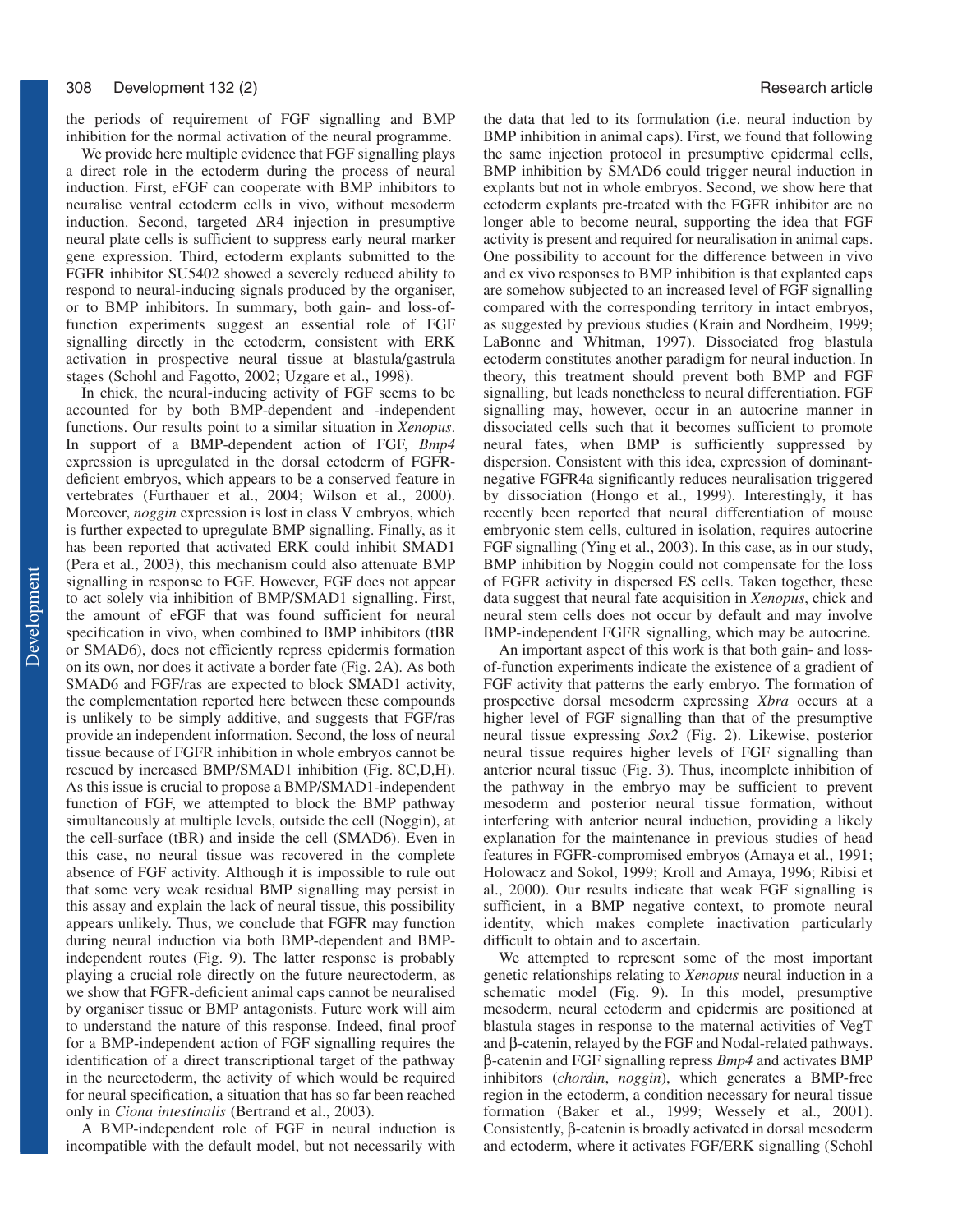and Fagotto, 2002; Schohl and Fagotto, 2003). The epidermis forms where BMP function is maintained in the ectoderm. While high-level FGF signalling combined with Nodal-related activity specify mesoderm in marginal cells, weak FGF signalling induces neural tissue in BMP-negative animal cells. This dose-dependent effect is consistent with the graded pattern of ERK activation seen in the embryo (Schohl and Fagotto, 2002). Further evidence for the ability of vertebrate embryonic cells to decide between a mesodermal and a neural fate include the conversion of mesoderm into neural cells in mouse and fish mutants of the FGF, Wnt and Nodal pathways, and in mutants of the T-box family (Chapman and Papaioannou, 1998; Ciruna et al., 1997; Feldman et al., 2000; Yoshikawa et al., 1997).

In conclusion, our work uncovers the crucial role played by pre-gastrula FGF signalling during *Xenopus* neural induction, in addition to the well-documented inhibition of BMP. The evidence presented here appears incompatible with the leading default model, and instead provides support for a shared use of FGF signalling in neural induction across the chordate phylum.

We acknowledge Drs R. Harland, H. Okamoto, H. Yasuo, C. Marcelle, P. Wilson, Y. Sasai, H. Isaacs and I. Dawid for plasmids. We are grateful to C. Stern and C. Linker for sharing data prior to publication and for insightful discussions. We thank members of our group for support, discussions, and comments on the manuscript. This work was supported by the CNRS.

# **References**

- Amaya, E., Musci, T. J. and Kirschner, M. W. (1991). Expression of a dominant negative mutant of the FGF receptor disrupts mesoderm formation in Xenopus embryos. *Cell* **66**, 257-270.
- Baker, J. C., Beddington, R. S. and Harland, R. M. (1999). Wnt signaling in Xenopus embryos inhibits bmp4 expression and activates neural development. *Genes Dev.* **13**, 3149-3159.
- Bertrand, V., Hudson, C., Caillol, D., Popovici, C. and Lemaire, P. (2003). Neural tissue in ascidian embryos is induced by FGF9/16/20, acting via a combination of maternal GATA and Ets transcription factors. *Cell* **115**, 615- 627.
- **Bouwmeester, T., Kim, S., Sasai, Y., Lu, B. and de Robertis, E. M.** (1996). Cerberus is a head-inducing secreted factor expressed in the anterior endoderm of Spemann's organizer. *Nature* **382**, 595-601.
- **Carballada, R., Yasuo, H. and Lemaire, P.** (2001). Phosphatidylinositol-3 kinase acts in parallel to the ERK MAP kinase in the FGF pathway during Xenopus mesoderm induction. *Development* **128**, 35-44.
- **Carnac, G., Kodjabachian, L., Gurdon, J. B. and Lemaire, P.** (1996). The homeobox gene Siamois is a target of the Wnt dorsalisation pathway and triggers organiser activity in the absence of mesoderm. *Development* **122**, 3055-3065.
- **Chapman, D. L. and Papaioannou, V. E.** (1998). Three neural tubes in mouse embryos with mutations in the T-box gene Tbx6. *Nature* **391**, 695-697.
- **Cho, K. W., Blumberg, B., Steinbeisser, H. and de Robertis, E. M.** (1991). Molecular nature of Spemann's organizer: the role of the Xenopus homeobox gene goosecoid. *Cell* **67**, 1111-1120.
- **Ciruna, B. G., Schwartz, L., Harpal, K., Yamaguchi, T. P. and Rossant, J.** (1997). Chimeric analysis of fibroblast growth factor receptor-1 (Fgfr1) function: a role for FGFR1 in morphogenetic movement through the primitive streak. *Development* **124**, 2829-2841.
- **Darras, S. and Nishida, H.** (2001). The BMP/CHORDIN antagonism controls sensory pigment cell specification and differentiation in the ascidian embryo. *Dev. Biol.* **236**, 271-288.
- **De Robertis, E. M., Larrain, J., Oelgeschlager, M. and Wessely, O.** (2000). The establishment of Spemann's organizer and patterning of the vertebrate embryo. *Nat. Rev. Genet.* **1**, 171-181.
- **Feldman, B., Dougan, S. T., Schier, A. F. and Talbot, W. S.** (2000). Nodalrelated signals establish mesendodermal fate and trunk neural identity in zebrafish. *Curr. Biol.* **10**, 531-534.
- Furthauer, M., van Celst, J., Thisse, C. and Thisse, B. (2004). Fgf signalling controls the dorsoventral patterning of the zebrafish embryo. *Development* **131**, 2853-2864.
- **Glinka, A., Wu, W., Delius, H., Monaghan, A. P., Blumenstock, C. and Niehrs, C.** (1998). Dickkopf-1 is a member of a new family of secreted proteins and functions in head induction. *Nature* **391**, 357-362.
- Harland, R. and Gerhart, J. (1997). Formation and function of Spemann's organizer. *Annu. Rev. Cell Dev. Biol.* **13**, 611-667.
- **Hata, A., Lagna, G., Massague, J. and Hemmati-Brivanlou, A.** (1998). Smad6 inhibits BMP/Smad1 signaling by specifically competing with the Smad4 tumor suppressor. *Genes Dev.* **12**, 186-197.
- Hemmati-Brivanlou, A. and Thomsen, G. H. (1995). Ventral mesodermal patterning in Xenopus embryos: expression patterns and activities of BMP-2 and BMP-4. *Dev. Genet.* **17**, 78-89.
- Holowacz, T. and Sokol, S. (1999). FGF is required for posterior neural patterning but not for neural induction. *Dev. Biol.* **205**, 296-308.
- Hongo, I., Kengaku, M. and Okamoto, H. (1999). FGF signaling and the anterior neural induction in Xenopus. *Dev. Biol.* **216**, 561-581.
- **Hsu, D. R., Economides, A. N., Wang, X., Eimon, P. M. and Harland, R. M.** (1998). The Xenopus dorsalizing factor Gremlin identifies a novel family of secreted proteins that antagonize BMP activities. *Mol. Cell* **1**, 673-683.
- **Hudson, C., Clements, D., Friday, R. V., Stott, D. and Woodland, H. R.** (1997). Xsox17alpha and -beta mediate endoderm formation in Xenopus. *Cell* **91**, 397-405.
- Isaacs, H. V., Pownall, M. E. and Slack, J. M. (1994). eFGF regulates Xbra expression during Xenopus gastrulation. *EMBO J.* **13**, 4469-4481.
- **Jonas, E. A., Snape, A. M. and Sargent, T. D.** (1989). Transcriptional regulation of a Xenopus embryonic epidermal keratin gene. *Development* **106**, 399-405.
- **Jones, C. M., Kuehn, M. R., Hogan, B. L., Smith, J. C. and Wright, C. V.** (1995). Nodal-related signals induce axial mesoderm and dorsalize mesoderm during gastrulation. *Development* **121**, 3651-3662.
- **Kim, G. J. and Nishida, H.** (2001). Role of the FGF and MEK signaling pathway in the ascidian embryo. *Dev. Growth Differ.* **43**, 521-533.
- **Krain, B. and Nordheim, A.** (1999). Artefactual gene induction during preparation of Xenopus laevis animal cap explants. *Int. J. Dev. Biol.* **43**, 563- 566.
- **Kroll, K. L. and Amaya, E.** (1996). Transgenic Xenopus embryos from sperm nuclear transplantations reveal FGF signaling requirements during gastrulation. *Development* **122**, 3173-3183.
- **Kuo, J. S., Patel, M., Gamse, J., Merzdorf, C., Liu, X., Apekin, V. and Sive, H.** (1998). Opl: a zinc finger protein that regulates neural determination and patterning in Xenopus. *Development* **125**, 2867-2882.
- **Kuroda, H., Wessely, O. and Robertis, E. M.** (2004). Neural induction in Xenopus: requirement for ectodermal and endomesodermal signals via Chordin, Noggin, beta-Catenin, and Cerberus. *PLoS Biol.* **2**, E92.
- LaBonne, C. and Whitman, M. (1997). Localization of MAP kinase activity in early Xenopus embryos: implications for endogenous FGF signaling. *Dev. Biol.* **183**, 9-20.
- **Launay, C., Fromentoux, V., Shi, D. L. and Boucaut, J. C.** (1996). A truncated FGF receptor blocks neural induction by endogenous Xenopus inducers. *Development* **122**, 869-880.
- Lemaire, P., Garrett, N. and Gurdon, J. B. (1995). Expression cloning of Siamois, a Xenopus homeobox gene expressed in dorsal-vegetal cells of blastulae and able to induce a complete secondary axis. *Cell* **81**, 85-94.
- **Marchant, L., Linker, C., Ruiz, P., Guerrero, N. and Mayor, R.** (1998). The inductive properties of mesoderm suggest that the neural crest cells are specified by a BMP gradient. *Dev. Biol.* **198**, 319-329.
- **Marics, I., Padilla, F., Guillemot, J. F., Scaal, M. and Marcelle, C.** (2002). FGFR4 signaling is a necessary step in limb muscle differentiation. *Development* **129**, 4559-4569.
- **Mayor, R., Morgan, R. and Sargent, M. G.** (1995). Induction of the prospective neural crest of Xenopus. *Development* **121**, 767-777.
- **Mizuseki, K., Kishi, M., Matsui, M., Nakanishi, S. and Sasai, Y.** (1998). Xenopus Zic-related-1 and Sox-2, two factors induced by chordin, have distinct activities in the initiation of neural induction. *Development* **125**, 579-587.
- **Mohammadi, M., McMahon, G., Sun, L., Tang, C., Hirth, P., Yeh, B. K.,** Hubbard, S. R. and Schlessinger, J. (1997). Structures of the tyrosine kinase domain of fibroblast growth factor receptor in complex with inhibitors. *Science* **276**, 955-960.
- **Moos, M., Jr, Wang, S. and Krinks, M.** (1995). Anti-dorsalizing morphogenetic protein is a novel TGF-beta homolog expressed in the Spemann organizer. *Development* **121**, 4293-4301.